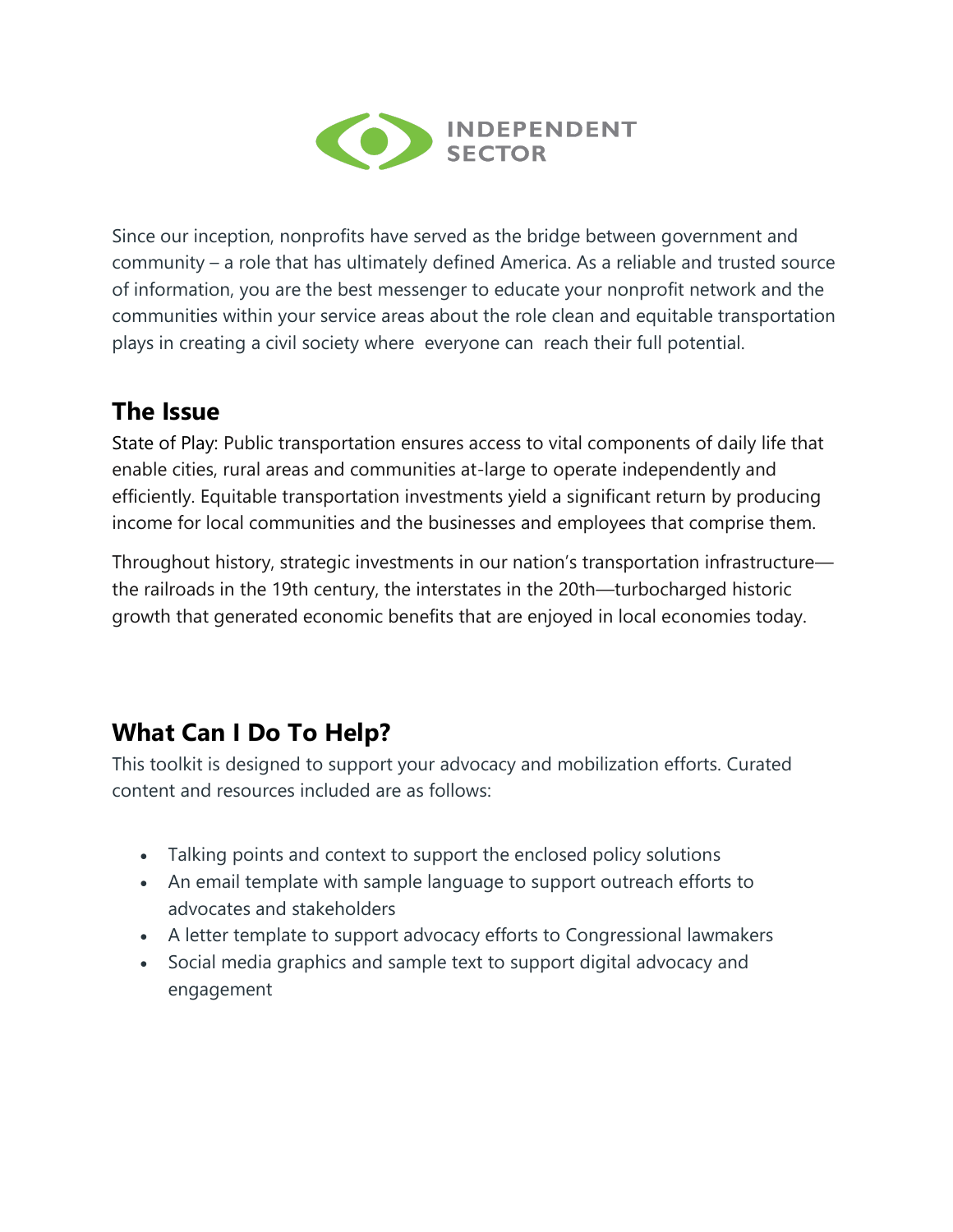# **Talking Points & Context**

### **Nonprofit Services Require Clean & Equitable Public Transportation**

*Use the following talking points and context to engage policymakers, constituents, and nonprofit advocates:* 

### Transportation Investments Drive Economic Growth & Vitality

Effective delivery of nonprofit services requires clean, healthy and equitable transit infrastructure. As a sector committed to uplifting communities of color, charitable nonprofits must promote enshrining public transit as valuable infrastructure to enhance the quality of life through equitable access to mobility economic opportunity.

- We support significant investment in upgrading public transit for underserved communities and vehicle electrification through a broad range of infrastructure projects and tax incentives, like those included in H.R. 2, the Moving Forward Act.
- Past transportation investments divided communities or excluded those most in need of affordable transportation options. We support investing \$20 billion in a new program that will reconnect neighborhoods cut off by historic investments and ensure new projects increase opportunity, advance racial equity and environmental justice, and promote affordable access.

#### Public Transportation Prioritizes Community Needs & Protects Public Health

The time is long past due for transportation solutions that dismantle barriers to access. The ongoing pandemic has disproportionately impacted marginalized communities in every domain of life, in part, because of a historic lack of attention to the environmental conditions in which they live.

- Ensuring equitable access to mobility allows the charitable nonprofit sector to meet the needs our most vulnerable residents, including, but not limited to, people who are disabled or elderly.
- A significant investment of federal resources must be allocated to provide underserved communities with the assets needed to increase environmental sustainability, economic prosperity, and opportunities for social mobility.
- Investing in public transportation advances public health in underserved communities by abating transportation-related health impacts through electrification of transportation infrastructure, reduction in car dependency, and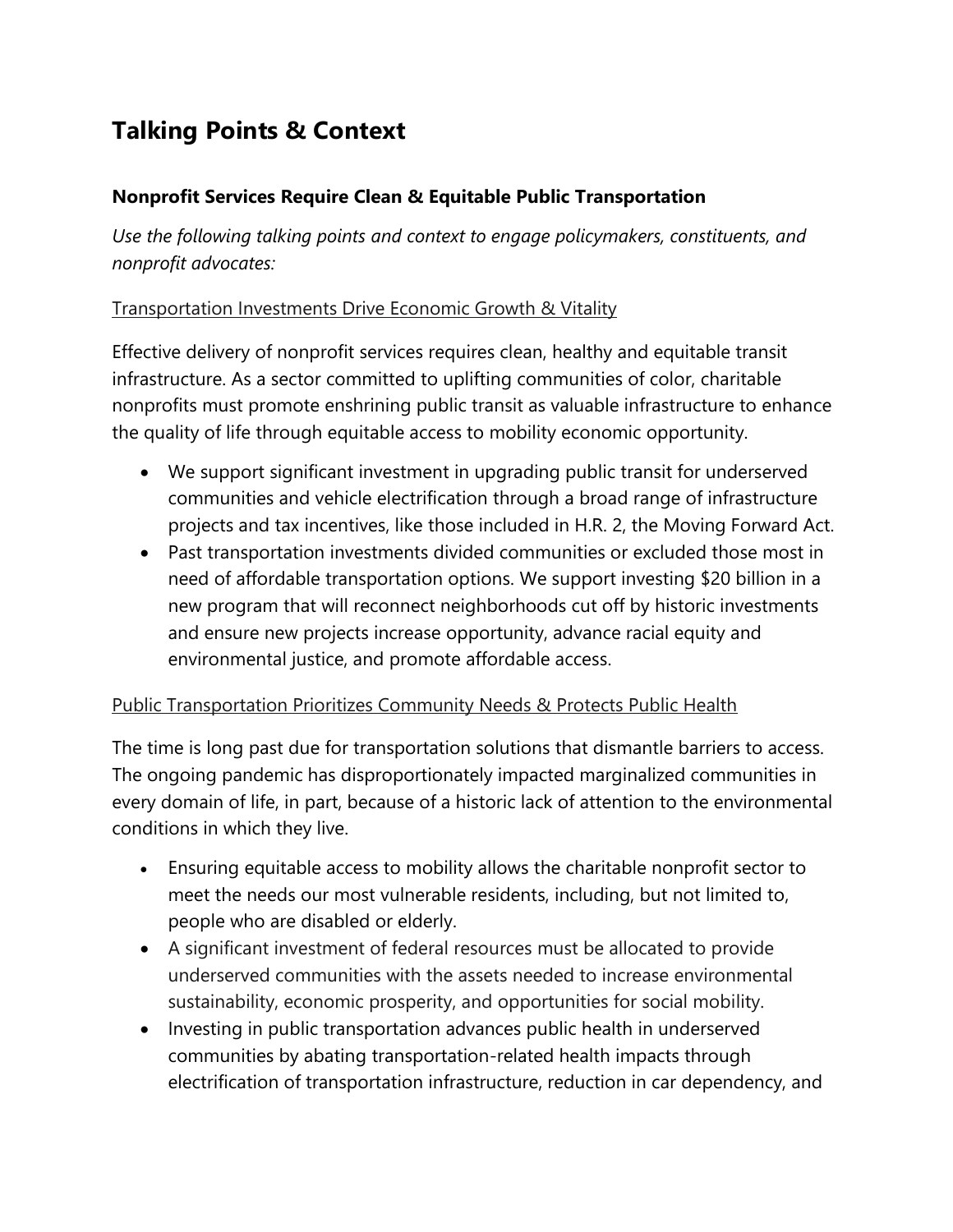better land use practices. To achieve this, Congress must invest in cleaner, public transportation options that support low-income and communities of color.

- Transit is the conduit to many nonprofit providers, and a valuable partner to our sector across the country. Though mobility is often identified as a primarily public-sector function, transit and public transportation have proven to be the backbone of the multimodal, on-demand economy that nonprofit innovation is driving today.
- During such unprecedented times when the nation desperately needs transformative transportation policies that connect communities, address the climate and environmental crisis, and expands access to essential resources nonprofit voices have remained powerful challenge to the status quo.

## Nonprofits Are Trusted Sources of Information — Our Collective Advocacy is More Important Now than Ever

Research indicates that nonprofit roots and trust within communities provide ample opportunity to increase civic engagement among those who are regularly excluded from the democratic process.

- Our natural engagement assets and unparalleled reach make us particularly well suited to encourage active civic participation.
- As the nation's third largest employer, nonprofits are able to organize 12.3 million employees and mobilize networks of donors, volunteers, and constituents across 1.5 million organizations.

## **Email & Letter Templates**

### **Urge Support For Transportation Infrastructure Investments**

### Take Action Today

Tell Congress to take immediate action to implement a new federal transportation program that keeps pace with today's economic, social, and environmental demands.

- Submit a [letter](https://independentsector.quorum.us/campaign/33045/) to your Representative and Senators today to urge their support for transportation infrastructure investments.
- Use our **Nonprofit Infrastructure** Investment Advocacy [Toolkit](https://independentsector.org/resource/civil-society-infrastructure-toolkit/) to encourage your nonprofit network to take action.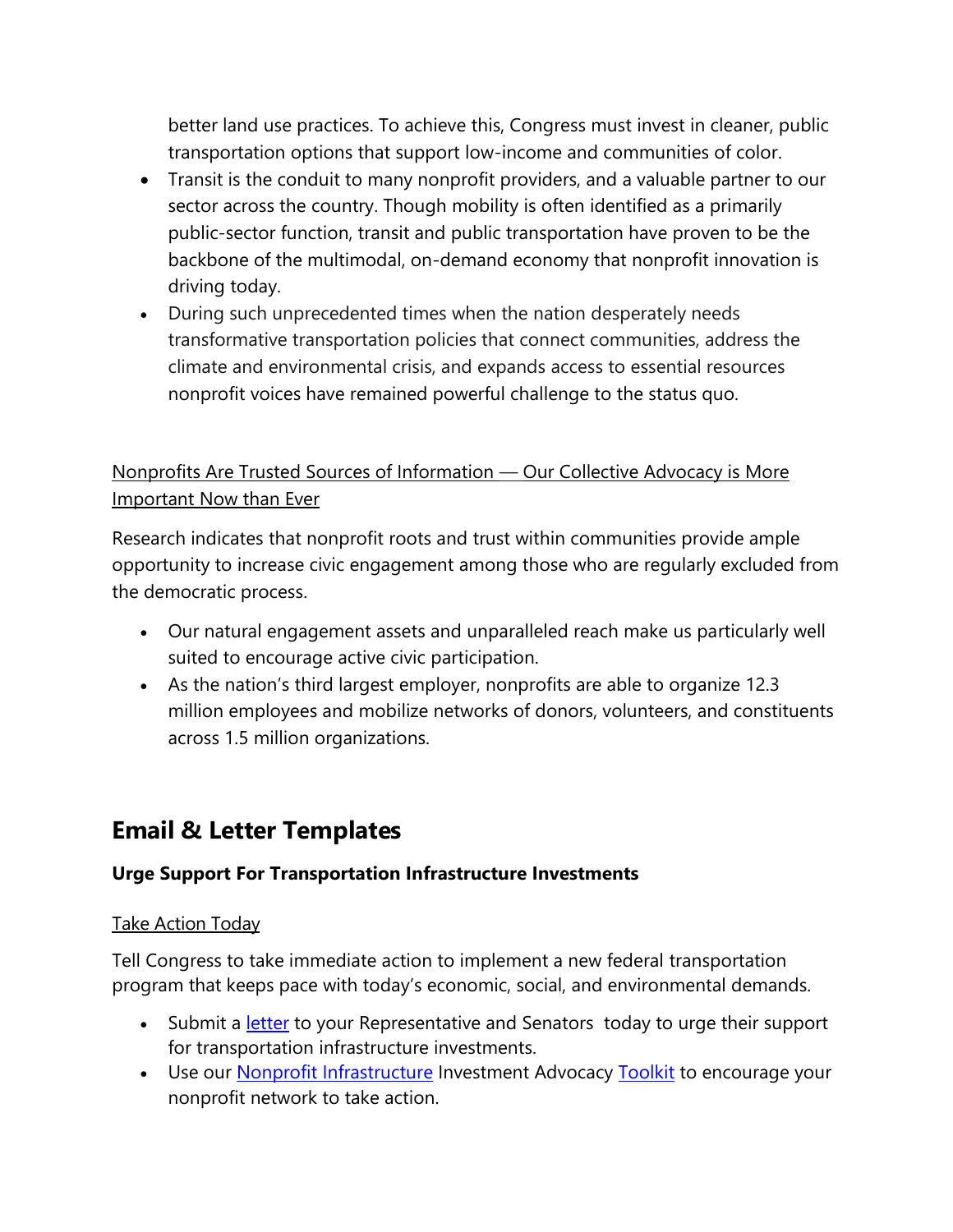*Use the following email templates to support your outreach efforts to organizations in your network and policymakers:* 

### Call-to-Action Email to Advocates

Issue Summary: Clean, healthy and equitable transit allows everyone to access the vital services nonprofits provide. Take action today to urge legislators to support funding for public transit as they craft infrastructure legislation.

Subject Line: Ask Your Legislator: Make Clean, Healthy and Equitable Transit an Infrastructure Priority

Dear {Name},

Infrastructure is a competitive workforce, because America's workers power a growing economy. If we want a society where every person can thrive, all of us need to work for it. That means all of us need to have the opportunity to work. We need to invest in a local, state, and national infrastructure that supports and trains those with barriers to employment.

The nonprofit sector plays a unique role as the third largest private workforce employer, but also as the vehicle to help individuals develop the necessary skills to get back to work. As a sector committed to uplifting communities of color, charitable nonprofits must promote enshrining public transit as valuable infrastructure to enhance the quality of life through equitable access to mobility economic opportunity. Contact your Congressional Representative and Senators today to ensure that they make workforce development an infrastructure priority.

Sincerely,

{Organization}

Thank You:

Thank you {{contact\_first\_name}} for supporting our efforts to implement a new federal transportation program that keeps pace with today's economic, social, and environmental demands. We urge you to share this information with your personal and professional networks to urge their support.

#### Letter to Congress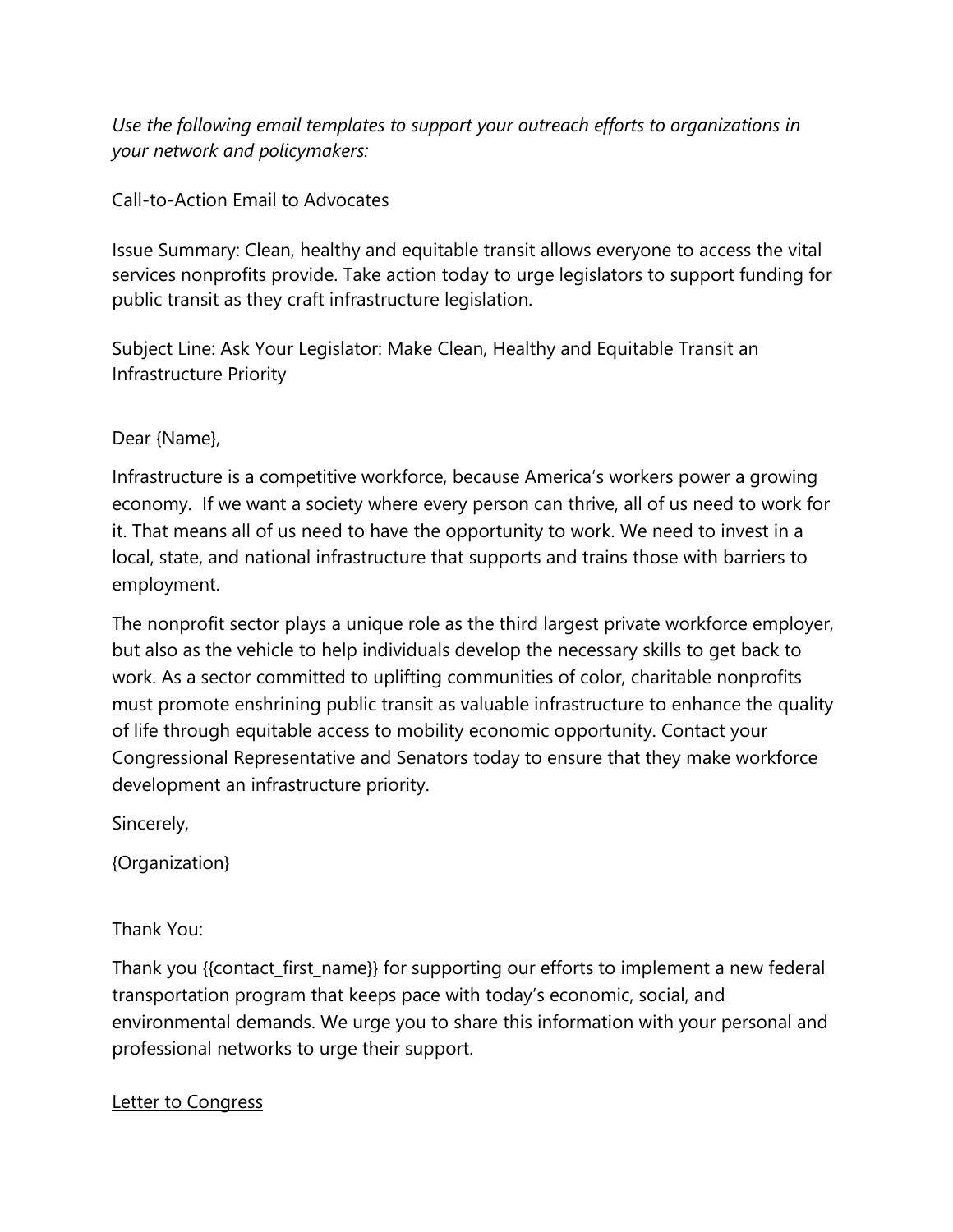Dear {{target\_appropriate\_greeting}},

The COVID-19 pandemic disproportionately impacted communities served by nonprofits, in part, because of a historic lack of attention to the environmental and public health conditions in which they live. Rebuilding after COVID-19 to improve public health and help communities build their physical and economic resilience requires significant investment in cleaner transportation, including public transportation targeting communities of greatest need.

Cleaner air means greater resilience to future pandemics. At a more fundamental level, effective delivery of core nonprofit services requires clean, healthy, and equitable transit infrastructure.

I urge you to support significant investment in upgrading public transit for underserved communities and vehicle electrification through a broad range of infrastructure projects and tax incentives, like those included in H.R. 2, the Moving Forward Act. Finally, some past transportation investments divided communities or left out the people most in need of affordable transportation options. I also urge you to support investing \$20 billion in a new program that will reconnect neighborhoods cut off by historic investments and ensure new projects increase opportunity, advance racial equity and environmental justice, and promote affordable access.

In addition to being a critical priority in its own right, this request also aligns with the agenda of the Nonprofit Infrastructure Investment Advocacy Group. This diverse coalition advocates for investments in and through nonprofit organizations that strengthen civic bonds across the country, put people back to work rebuilding our communities, and provide – at a national scale — the critical resources and services nonprofits need to accomplish their missions. I hope you will see more about this coalition's policy agenda: [independentsector.org/infrastructure\\_agenda](http://independentsector.org/infrastructure_agenda)

Sincerely,

{{contact\_full\_name}}

## **Social Media Graphics & Sample Messaging**

*Use the following messages and graphics to engage in digital advocacy across your organizational platforms:*